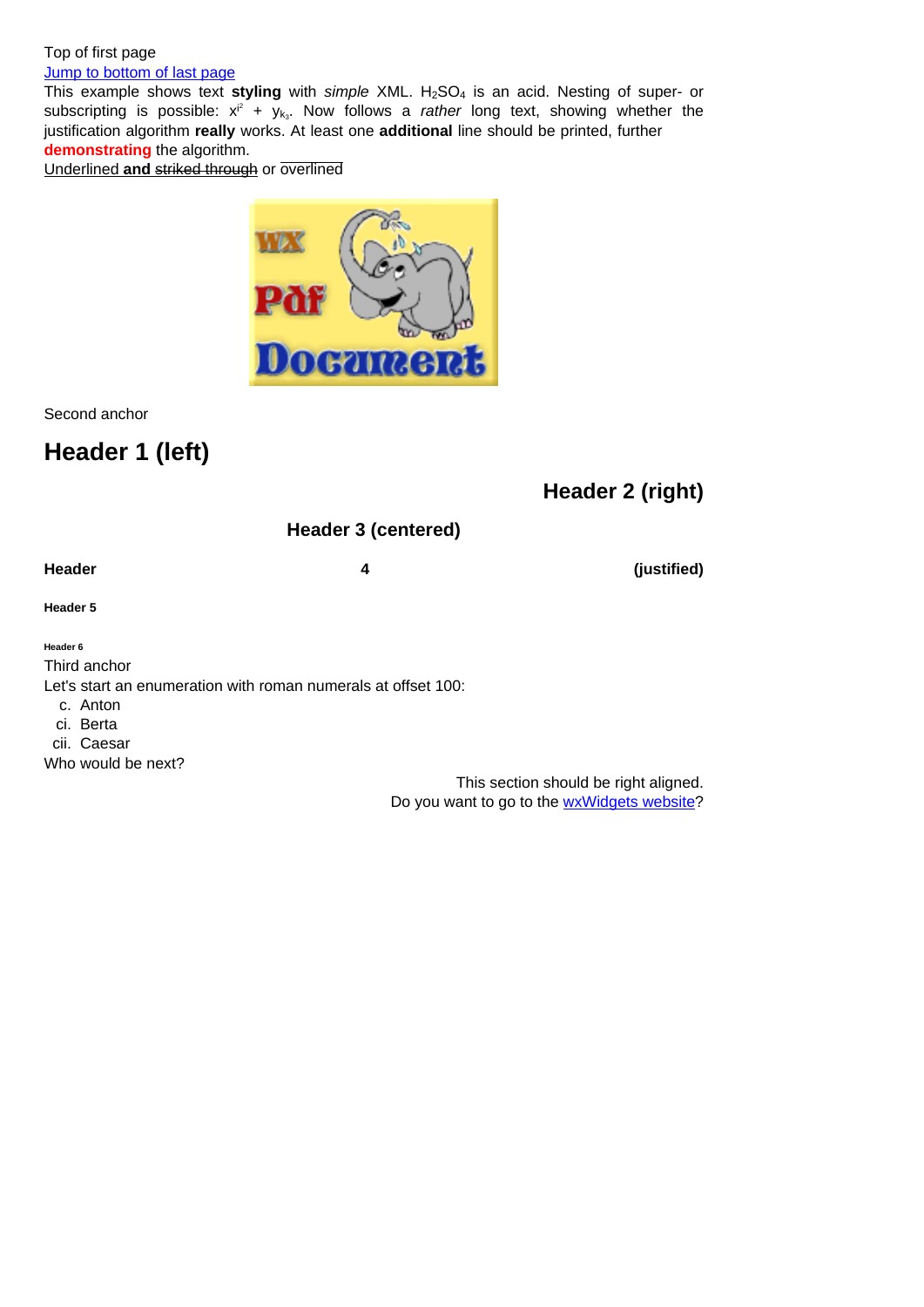## **Nested tables example**

| Cell 1, 1 | Cell 1,2-1,3 |            |                    | Cell 1, 4        |           |
|-----------|--------------|------------|--------------------|------------------|-----------|
| Cell 2, 1 | Cell 2,2     | Cell 2,3   |                    | Cell 2, 4        |           |
| Cell 3, 1 | Cell 3,2     | Cell $1,1$ | $ Cell 1, 2-1, 3 $ |                  | Cell 1, 4 |
|           |              | Cell 2,1   | Cell 2,2           | Cell 2,3         | Cell 2, 4 |
| Cell 4, 1 | Cell 4,2     | Cell 3, 1  | Cell 3,2           | $ Cell 3, 3-4.4$ |           |
|           |              | Cell 4,1   | Cell 4,2           |                  |           |

# **Table with row and column spans**

| rowspan=2, valign=middle     | lNormal<br>Normal | <b>Normal</b><br>rowspan= $2$ border= $0$ | Normal        | colspan=2<br>rowspan=2<br>valign=bottom |           |
|------------------------------|-------------------|-------------------------------------------|---------------|-----------------------------------------|-----------|
| Normal                       | Normal            |                                           | lNormal       | rowspan=3                               | Normal    |
| Normal                       |                   | align center, colspan=3                   |               |                                         | Normal    |
|                              | Normal            |                                           | <b>Normal</b> |                                         | height=20 |
| align=right<br>valign=bottom |                   |                                           |               |                                         |           |

# **Table with more rows than fit on a page**

#### **Headline**

This is a table cell with some text. This is a table cell with some text. This is a table cell with some text. This is a table cell with some text. This is a table cell with some text. This is a table cell with some text.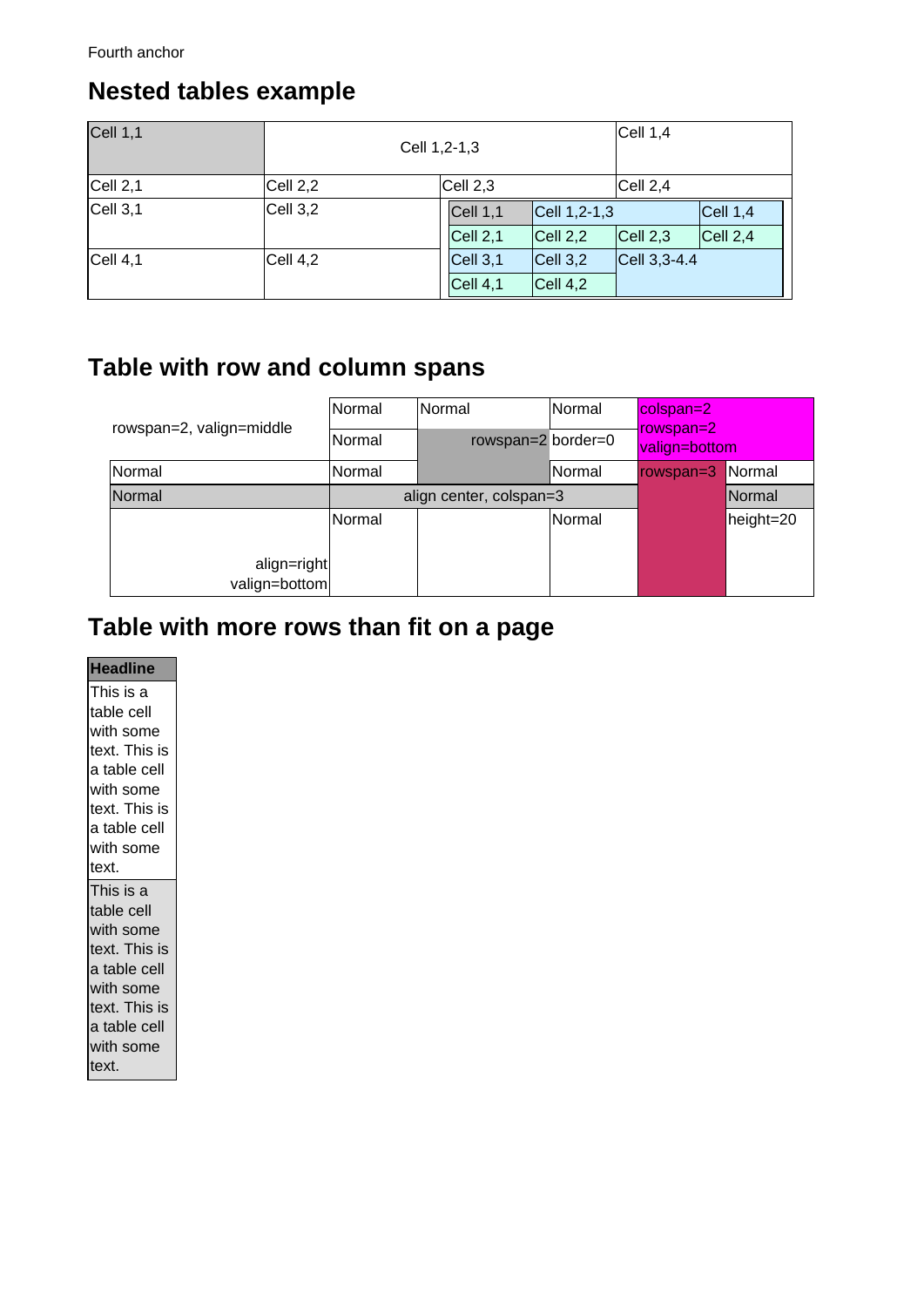| This is a                  |
|----------------------------|
| table cell                 |
| with some                  |
| text. This is              |
| a table cell               |
| with some                  |
| text. This is              |
| a table cell               |
| with some                  |
| text.                      |
| This is a                  |
| table cell                 |
| with some                  |
| text. This is              |
| a table cell               |
| with some                  |
| text. This is              |
| a table cell               |
| with some                  |
| text.                      |
| This is a                  |
| table cell                 |
| with some                  |
| text. This is              |
| a table cell               |
| with some                  |
| text. This is              |
| a table cell               |
| with some                  |
| text.                      |
|                            |
| This is a<br>table cell    |
|                            |
| with some<br>text. This is |
| a table cell               |
|                            |
| with some<br>text. This is |
|                            |
| a table cell<br>with some  |
|                            |
| text.                      |
| This is a                  |
| table cell                 |
| with some                  |
| text. This is              |
| a table cell               |
| with some                  |
| text. This is              |
| a table cell               |
|                            |
| with some<br>text.         |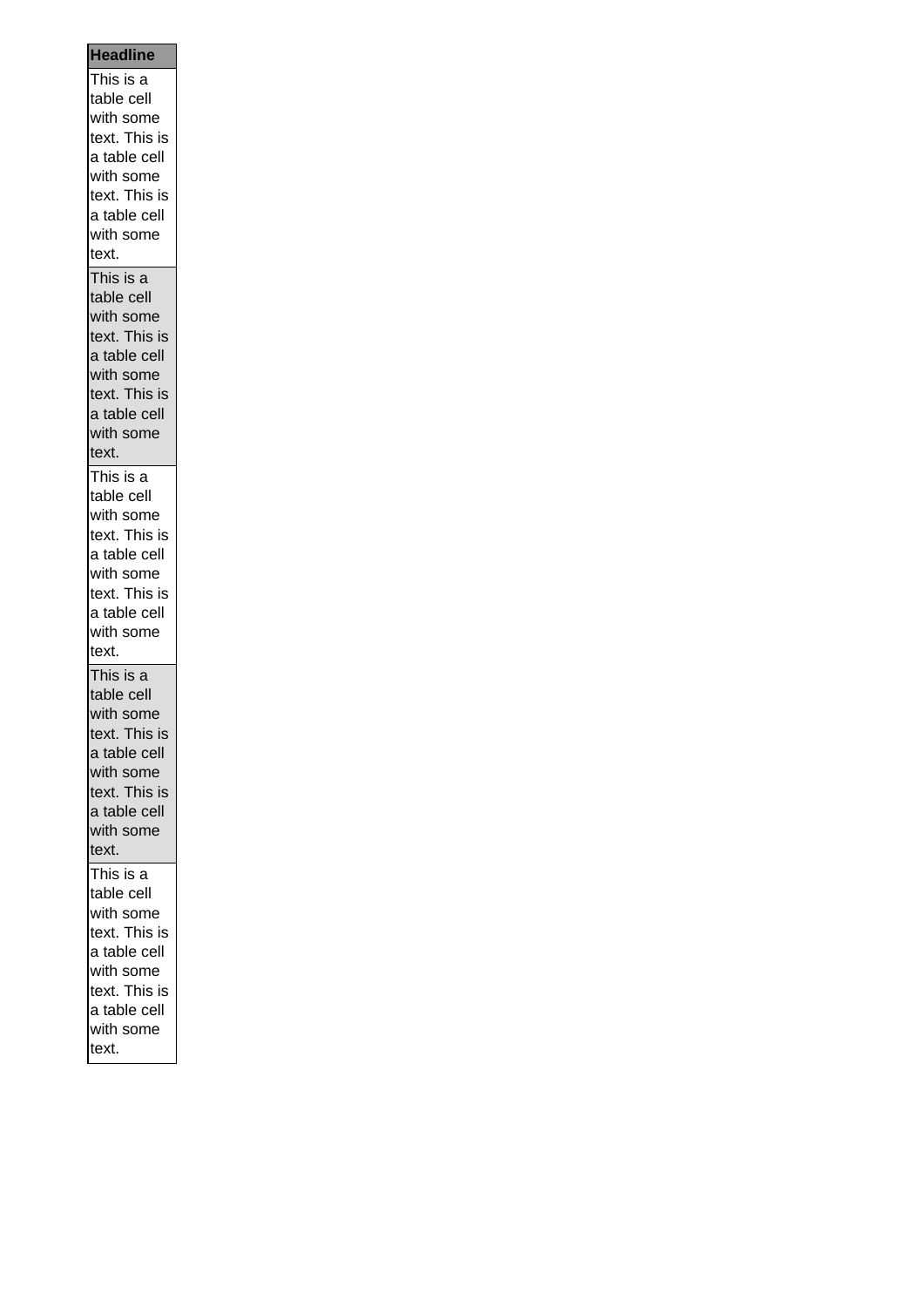| i nis is a    |
|---------------|
| table cell    |
| with some     |
| text. This is |
| a table cell  |
| with some     |
| text. This is |
| a table cell  |
| with some     |
| text.         |
|               |
| This is a     |
| table cell    |
| with some     |
| text. This is |
| a table cell  |
| with some     |
| text. This is |
| a table cell  |
| with some     |